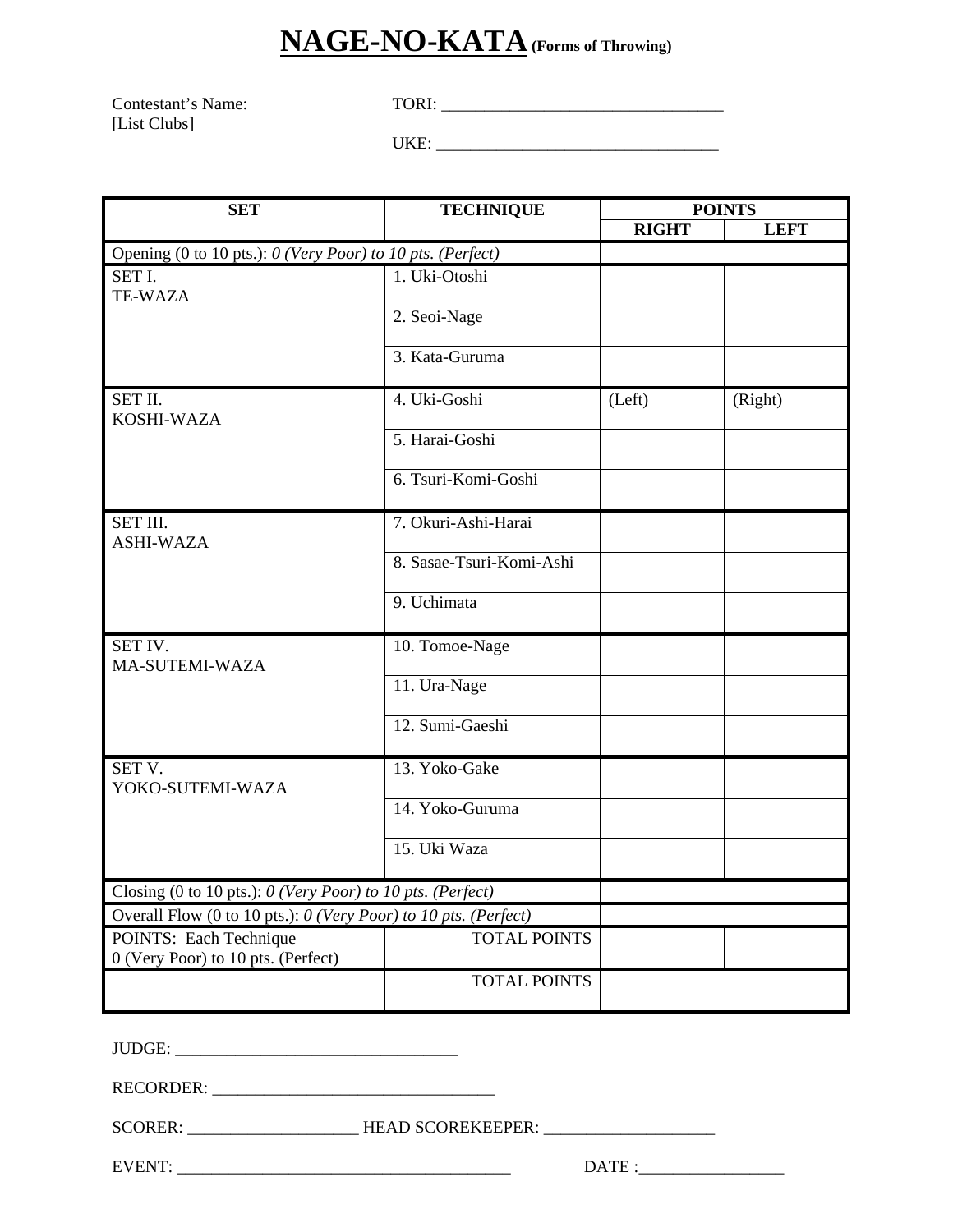## **KATAME-NO-KATA (Forms of Grappling)**

Contestant's Name: TORI: \_\_\_\_\_\_\_\_\_\_\_\_\_\_\_\_\_\_\_\_\_\_\_\_\_\_\_\_\_\_\_\_\_ [List Clubs]

UKE: \_\_\_\_\_\_\_\_\_\_\_\_\_\_\_\_\_\_\_\_\_\_\_\_\_\_\_\_\_\_\_\_\_

| <b>SET</b>                                                      | <b>TECHNIQUE</b>                                           | <b>POINTS</b> |  |  |  |
|-----------------------------------------------------------------|------------------------------------------------------------|---------------|--|--|--|
|                                                                 | Opening (0 to 10 pts.): 0 (Very Poor) to 10 pts. (Perfect) |               |  |  |  |
| SET I.<br><b>OSAE-KOMI-WAZA</b>                                 | 1. Kuzure-Kesa-Gatame                                      |               |  |  |  |
|                                                                 | 2. Kata-Gatame                                             |               |  |  |  |
|                                                                 | 3. Kami-Shiho-Gatame                                       |               |  |  |  |
|                                                                 | 4. Yoko-Shiho-Gatame                                       |               |  |  |  |
|                                                                 | 5. Kuzure-Kami-Shiho-Gatame                                |               |  |  |  |
| SET II.<br><b>SHIME-WAZA</b>                                    | 6. Kata-Juji-Jime                                          |               |  |  |  |
|                                                                 | 7. Hadaka-Jime                                             |               |  |  |  |
|                                                                 | 8. Okuri-Eri-Jime                                          |               |  |  |  |
|                                                                 | 9. Kataha-Jime                                             |               |  |  |  |
|                                                                 | 10. Gyaku-Juji-Jime                                        |               |  |  |  |
| SET III.<br>KANSETSU-WAZA                                       | 11. Ude-Garami                                             |               |  |  |  |
|                                                                 | 12. Ude-Hishigi-Juji-Gatame                                |               |  |  |  |
|                                                                 | 13. Ude-Hishigi-Ude-Gatame                                 |               |  |  |  |
|                                                                 | 14. Ude-Hishigi-Hiza-Gatame                                |               |  |  |  |
|                                                                 | 15. Ashi-Garami                                            |               |  |  |  |
| Closing (0 to 10 pts.): 0 (Very Poor) to 10 pts. (Perfect)      |                                                            |               |  |  |  |
| Overall Flow (0 to 10 pts.): 0 (Very Poor) to 10 pts. (Perfect) |                                                            |               |  |  |  |
| POINTS: Each Technique<br>0 (Very Poor) to 10 pts. (Perfect)    | <b>TOTAL POINTS</b>                                        |               |  |  |  |

JUDGE: \_\_\_\_\_\_\_\_\_\_\_\_\_\_\_\_\_\_\_\_\_\_\_\_\_\_\_\_\_\_\_\_\_

RECORDER:

SCORER: \_\_\_\_\_\_\_\_\_\_\_\_\_\_\_\_\_\_\_\_\_\_\_\_\_\_\_HEAD SCOREKEEPER: \_\_\_\_\_\_\_\_\_\_\_\_\_\_\_\_\_\_\_\_\_\_\_\_\_\_\_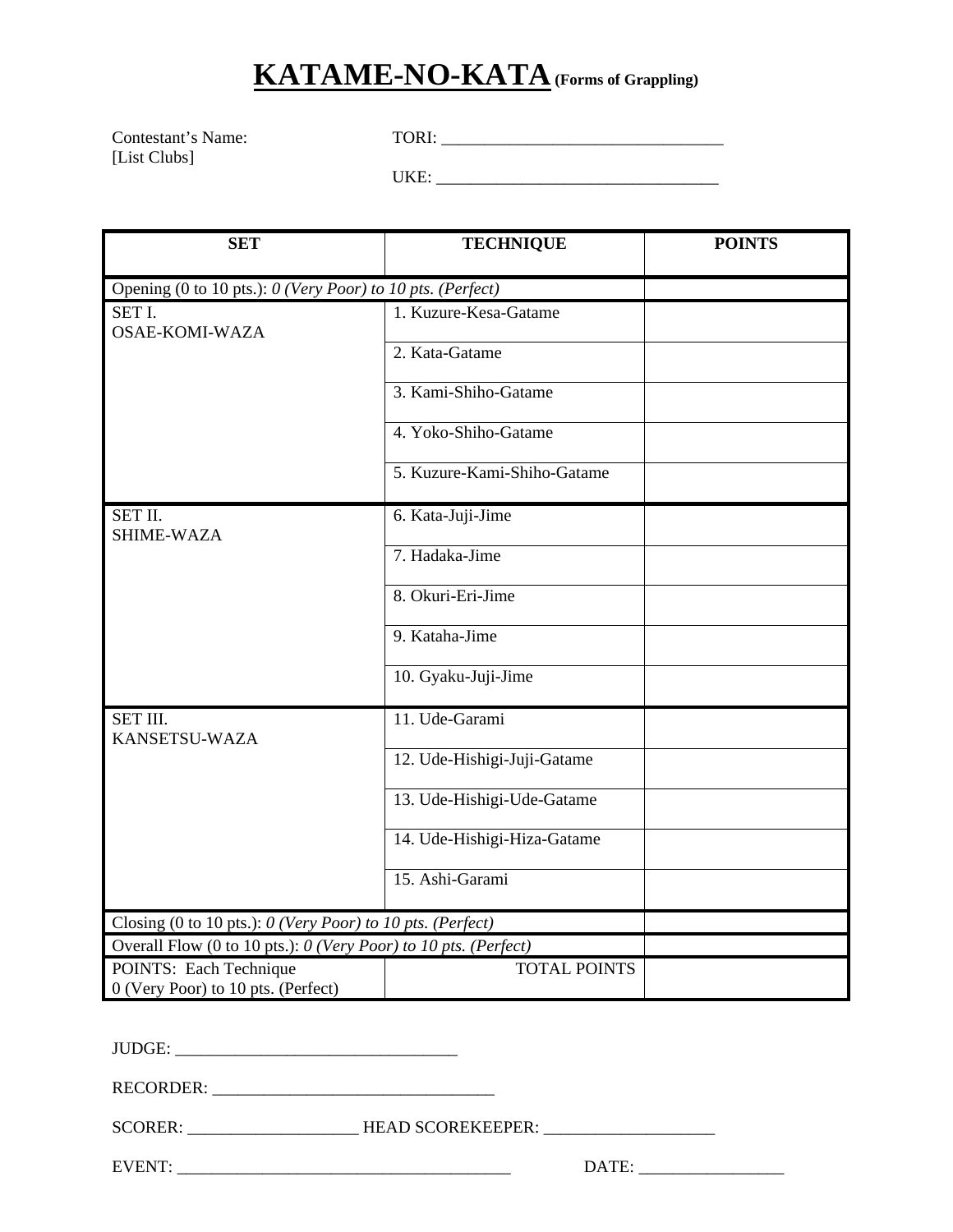## **JU-NO-KATA (Forms of Gentleness)**

Contestant's Name: TORI: \_\_\_\_\_\_\_\_\_\_\_\_\_\_\_\_\_\_\_\_\_\_\_\_\_\_\_\_\_\_\_\_\_ [List Clubs]

UKE: \_\_\_\_\_\_\_\_\_\_\_\_\_\_\_\_\_\_\_\_\_\_\_\_\_\_\_\_\_\_\_\_\_

| <b>SET</b>                                                      | <b>TECHNIQUE</b>                     | <b>POINTS</b> |
|-----------------------------------------------------------------|--------------------------------------|---------------|
| Opening (0 to 10 pts.): 0 (Very Poor) to 10 pts. (Perfect)      |                                      |               |
| SET I.<br>Dai Ikkyo                                             | 1. Tsuki-Dashi (Hand Thrusting)      |               |
|                                                                 | 2. Kata-Oshi (Shoulder Push)         |               |
|                                                                 | 3. Ryote-Dori (Both Hands Seizure)   |               |
|                                                                 | 4. Kata-Mawashi (Shoulder Turn)      |               |
|                                                                 | 5. Ago-Oshi (Jaw Thrusting)          |               |
| SET II.<br>Dai Nikyo                                            | 6. Kiri-Oroshi (Cutting Downward)    |               |
|                                                                 | 7. Ryokata-Oshi (Both Shoulder Push) |               |
|                                                                 | 8. Naname-Uchi (Diagonal Strike)     |               |
|                                                                 | 9. Katate-Dori (Single Hand Seizure) |               |
|                                                                 | 10. Katate-Age (Single Hand Raising) |               |
| SET III.<br>Dai Sankyo                                          | 11. Obi-Tori (Belt Seizure)          |               |
|                                                                 | 12. Mune-Oshi (Chest Push)           |               |
|                                                                 | 13. Tsuki-Age (Uppercut)             |               |
|                                                                 | 14. Uchi-Oroshi (Striking Downward)  |               |
|                                                                 | 15. Ryogan-Tsuki (Both Eyes Poke)    |               |
| Closing (0 to 10 pts.): $0$ (Very Poor) to 10 pts. (Perfect)    |                                      |               |
| Overall Flow (0 to 10 pts.): 0 (Very Poor) to 10 pts. (Perfect) |                                      |               |
| POINTS: Each Technique<br>0 (Very Poor) to 10 pts. (Perfect)    | <b>TOTAL POINTS</b>                  |               |

JUDGE: \_\_\_\_\_\_\_\_\_\_\_\_\_\_\_\_\_\_\_\_\_\_\_\_\_\_\_\_\_\_\_\_\_

RECORDER: \_\_\_\_\_\_\_\_\_\_\_\_\_\_\_\_\_\_\_\_\_\_\_\_\_\_\_\_\_\_\_\_\_

SCORER: \_\_\_\_\_\_\_\_\_\_\_\_\_\_\_\_\_\_\_\_\_\_\_\_\_\_\_\_HEAD SCOREKEEPER: \_\_\_\_\_\_\_\_\_\_\_\_\_\_\_\_\_\_\_\_\_\_\_\_\_\_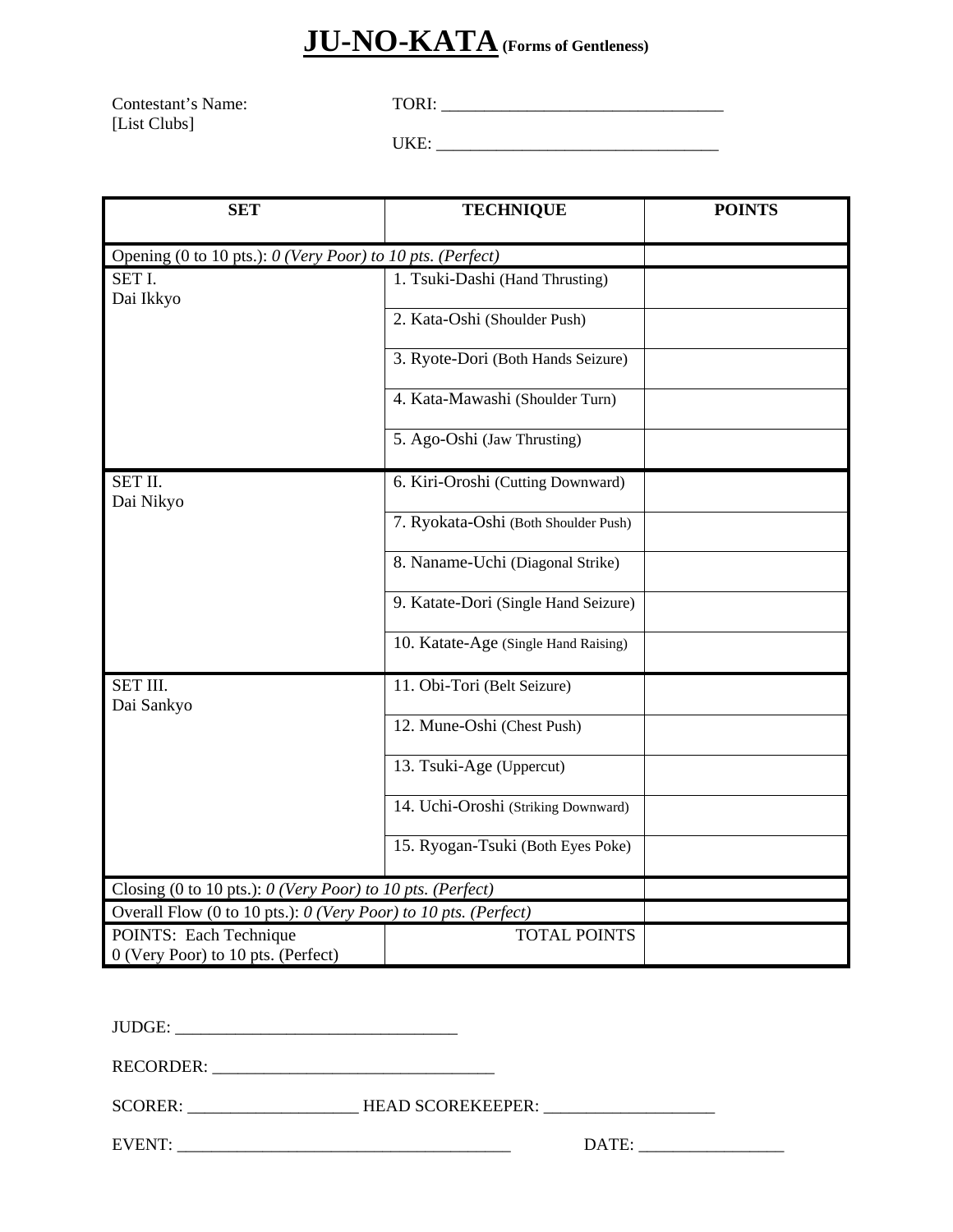#### **Kodokan Goshin Jitsu (Forms of Modern Self Defense)**

Contestant's Name: TORI: TORI: TORI: TORI: TORI: TORI: TORI: TORI: TORI: TORI: TORI: TORI: TORI: TORI: TORI: TORI: TORI: TORI: TORI: TORI: TORI: TORI: TORI: TORI: TORI: TORI: TORI: TORI: TORI: TORI: TORI: TORI: TORI: TORI: [List Clubs]

UKE: \_\_\_\_\_\_\_\_\_\_\_\_\_\_\_\_\_\_\_\_\_\_\_\_\_\_\_\_\_\_\_\_\_

| <b>SET</b>                                                                  | <b>TECHNIQUE</b>                         | <b>POINTS</b> |
|-----------------------------------------------------------------------------|------------------------------------------|---------------|
| Opening/Weapons Handling (0 to 10 pts.): 0 (Very Poor) to 10 pts. (Perfect) |                                          |               |
| SET I.                                                                      | 1. Ryote Dori (Both Wrist Seizure)       |               |
| Unarmed Close-in Attacks by holding                                         | 2. Hidari Eri Dori (Left Lapel Seizure)  |               |
|                                                                             | 3. Migi Eri Dori (Right Lapel Seizure)   |               |
|                                                                             |                                          |               |
|                                                                             | 4. Kata Ude Dori (Single Arm Seizure)    |               |
|                                                                             | 5. Ushiro Eri Dori (Rear Collar Seizure) |               |
|                                                                             | 6. Ushiro Jime (Rear Choke)              |               |
|                                                                             | 7. Kakae Dori (Rear Body Seizure)        |               |
| SET II.<br>Unarmed Attack at a Distance                                     | 8. Naname Uchi (Diagonal Blow)           |               |
|                                                                             | 9. Ago Tsuki (Uppercut)                  |               |
|                                                                             | 10. Gammen Tsuki (Jab to Face)           |               |
|                                                                             | 11. Mae Geri (Front Kick)                |               |
|                                                                             | 12. Yoko Geri (Side Kick)                |               |
| SET III.<br>Armed Attack - Knife                                            | 13. Tsukkake (Before Stomach Thrust)     |               |
|                                                                             | 14. Choku Zuki (Stomach Thrust)          |               |
|                                                                             | 15. Naname Zuki (Diagonal Thrust)        |               |
| SET IV.<br><b>Armed Attack - Stick</b>                                      | 16. Furiage (Swinging Upward)            |               |
|                                                                             | 17. Furioroshi (Swinging Downward)       |               |
|                                                                             | 18. Morote Zuke (Two hand Thrust)        |               |
| SET V.<br>Armed Attack - Gun                                                | 19. Shomen Zuke (Shooting-Front)         |               |
|                                                                             | 20. Koshi Gamae (Shooting at Hip)        |               |
|                                                                             | 21. Haimen Zuke (Shooting-Behind)        |               |
| Closing/Weapons Handling (0 to 10 pts.): 0 (Very Poor) to 10 pts. (Perfect) |                                          |               |
| Overall Flow (0 to 10 pts.): 0 (Very Poor) to 10 pts. (Perfect)             |                                          |               |
| <b>POINTS: Each Technique</b><br>0 (Very Poor) to 10 pts. (Perfect)         | TOTAL POINTS                             |               |
|                                                                             |                                          |               |
|                                                                             |                                          |               |

SCORER: \_\_\_\_\_\_\_\_\_\_\_\_\_\_\_\_\_\_\_\_\_\_\_\_\_\_\_HEAD SCOREKEEPER: \_\_\_\_\_\_\_\_\_\_\_\_\_\_\_\_\_\_\_\_\_\_\_\_\_\_\_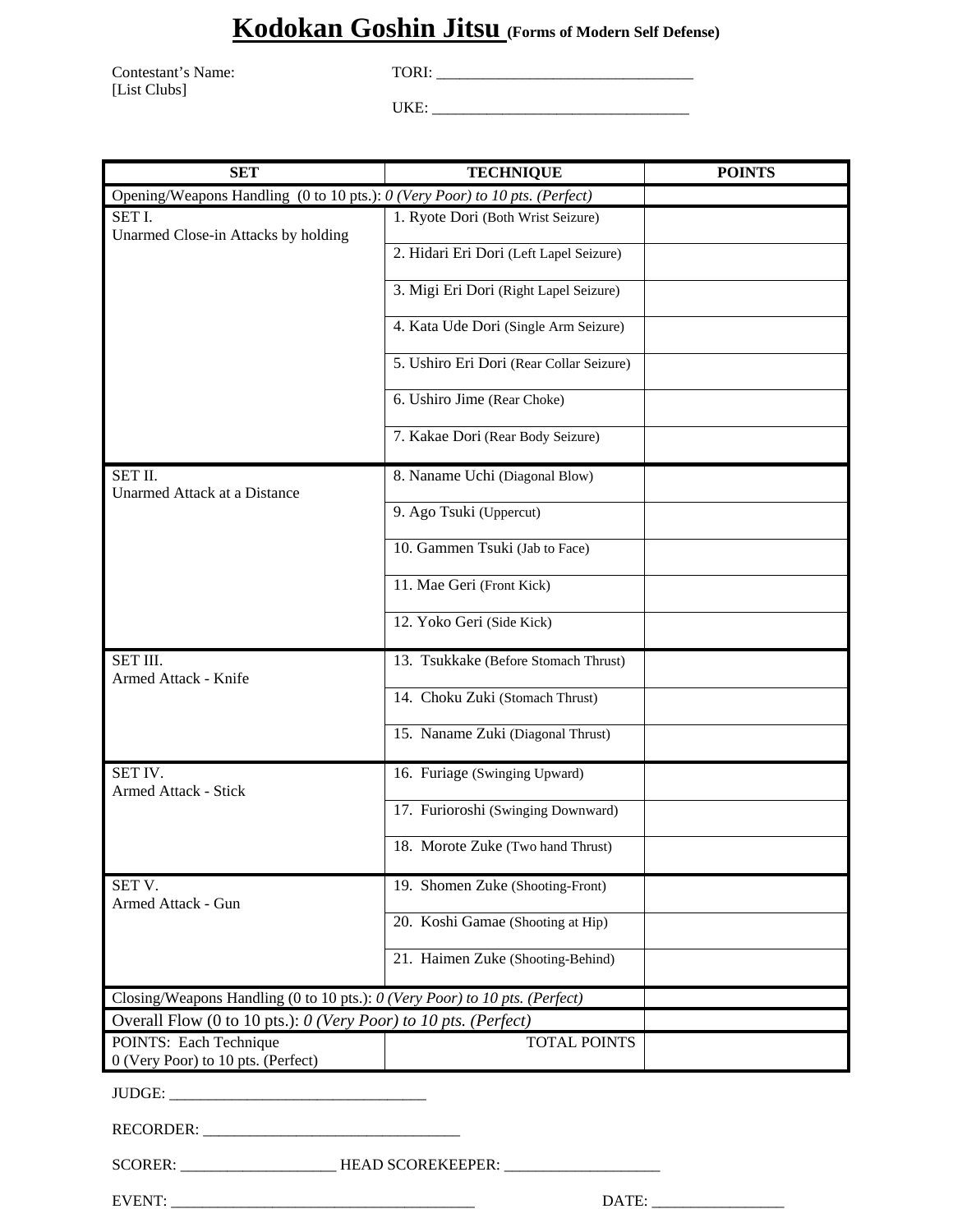#### **KIME-NO-KATA (Forms of Decision OR Forms of Ancient Self Defense)**

[List Clubs]

Contestant's Name: TORI: \_\_\_\_\_\_\_\_\_\_\_\_\_\_\_\_\_\_\_\_\_\_\_\_\_\_\_\_\_\_\_\_\_

UKE: \_\_\_\_\_\_\_\_\_\_\_\_\_\_\_\_\_\_\_\_\_\_\_\_\_\_\_\_\_\_\_\_\_

| <b>SET</b>                                                                  | <b>TECHNIQUE</b>                                                | <b>POINTS</b> |  |  |
|-----------------------------------------------------------------------------|-----------------------------------------------------------------|---------------|--|--|
| Opening/Weapons Handling (0 to 10 pts.): 0 (Very Poor) to 10 pts. (Perfect) |                                                                 |               |  |  |
| SET I.<br>Idori                                                             | 1. Ryote Dori (Both Wrist Seizure)                              |               |  |  |
| Against unarmed attacks                                                     | 2. Tsukkake (Stomach Punch)                                     |               |  |  |
|                                                                             | 3. Suri Age (Thrust at Forehead)                                |               |  |  |
|                                                                             | 4. Yoko Uchi (Blow at Left Temple)                              |               |  |  |
|                                                                             | 5. Ushiro Dori (Shoulder Seizure from Behind)                   |               |  |  |
| SET II.<br>Idori                                                            | 6. Tsukkomi (Dagger Thrust at Stomach)                          |               |  |  |
| Against armed attacks                                                       | 7. Kiri Komi (Straight Cut Down at Head)                        |               |  |  |
|                                                                             | 8. Yoko Tsuki (Side Thrust with a Dagger)                       |               |  |  |
| SET III.<br>Tachiai                                                         | 9. Ryote Dori (Both Wrists Seizure)                             |               |  |  |
| Against unarmed attacks                                                     | 10. Sode Dori (Sleeve Seizure from Side)                        |               |  |  |
|                                                                             | 11. Tsukakke (Straight Strike to Face)                          |               |  |  |
|                                                                             | 12. Tsuki Age (Uppercut)                                        |               |  |  |
|                                                                             | 13. Suri Age (Thrust at Forehead)                               |               |  |  |
|                                                                             | 14. Yoko Uchi (Blow at Left Temple)                             |               |  |  |
|                                                                             | 15. Keage (Testicles Kick)                                      |               |  |  |
|                                                                             | 16. Ushiro Dori (Shoulder Seizure from Behind)                  |               |  |  |
| SET IV.<br>Tachiai                                                          | 17. Tsukkomi (Dagger Thrust at Stomach)                         |               |  |  |
| Against armed attacks                                                       | 18. Kiri Komi (Straight Cut Down at Head)                       |               |  |  |
|                                                                             | 19. Nuki Kake (Sword Unsheathing)                               |               |  |  |
|                                                                             | 20. Kiri Oroshi (Straight Cut Down with a Sword)                |               |  |  |
| Closing/Weapons Handling (0 to 10 pts.): 0 (Very Poor) to 10 pts. (Perfect) |                                                                 |               |  |  |
|                                                                             | Overall Flow (0 to 10 pts.): 0 (Very Poor) to 10 pts. (Perfect) |               |  |  |
| POINTS: Each Technique<br>0 (Very Poor) to 10 pts.<br>(Perfect)             | <b>TOTAL POINTS</b>                                             |               |  |  |
| JUDGE:                                                                      |                                                                 |               |  |  |

RECORDER: \_\_\_\_\_\_\_\_\_\_\_\_\_\_\_\_\_\_\_\_\_\_\_\_\_\_\_\_\_\_\_\_\_

SCORER: \_\_\_\_\_\_\_\_\_\_\_\_\_\_\_\_\_\_\_\_\_\_\_\_\_\_\_HEAD SCOREKEEPER: \_\_\_\_\_\_\_\_\_\_\_\_\_\_\_\_\_\_\_\_\_\_\_\_\_\_\_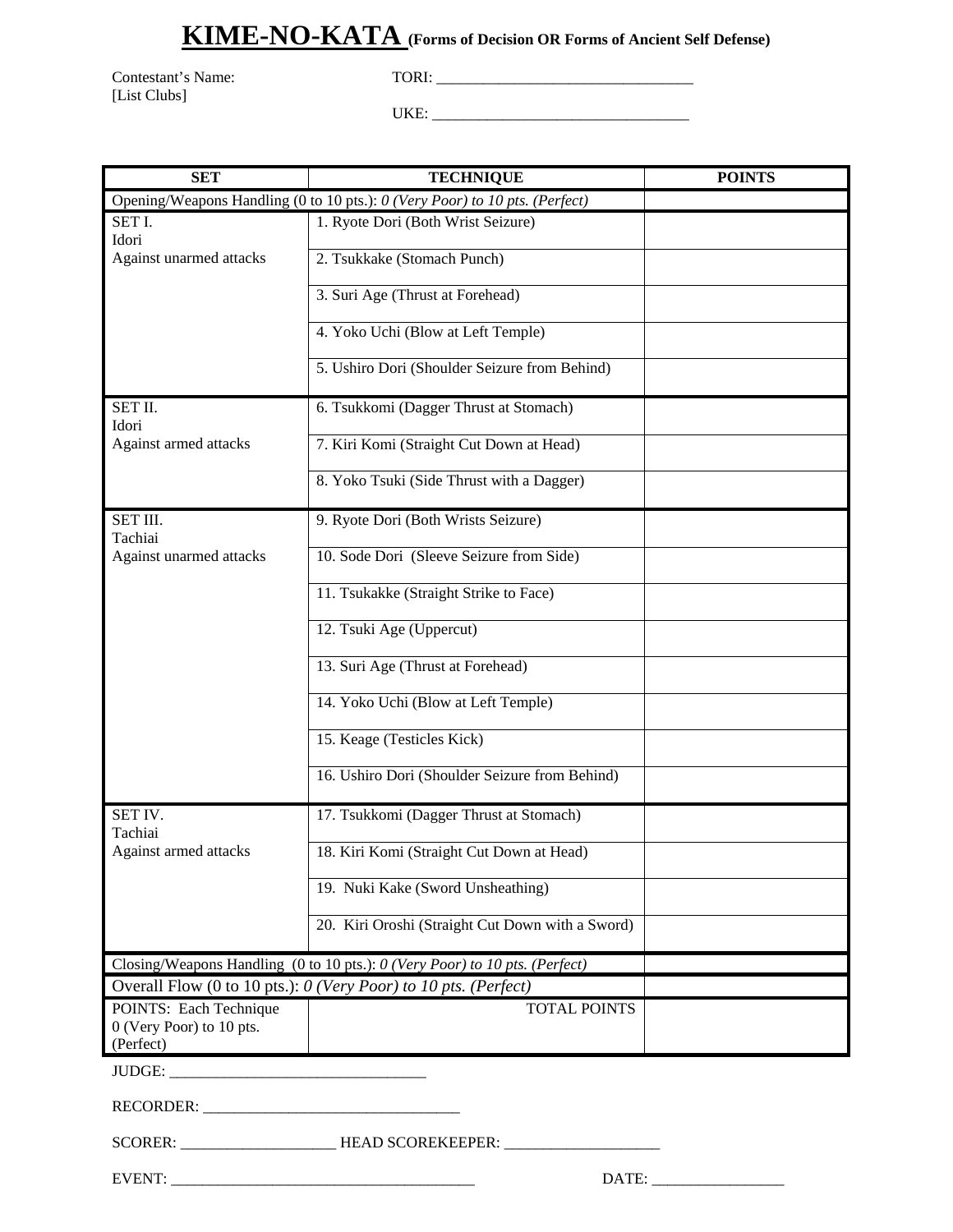#### **KOSHIKI-NO-KATA (Forms of Antique)**

Contestant's Name: TORI: \_\_\_\_\_\_\_\_\_\_\_\_\_\_\_\_\_\_\_\_\_\_\_\_\_\_\_\_\_\_\_\_\_ [List Clubs]

UKE: \_\_\_\_\_\_\_\_\_\_\_\_\_\_\_\_\_\_\_\_\_\_\_\_\_\_\_\_

| <b>SET</b>                                                      | <b>TECHNIQUE</b>                              | <b>POINTS</b> |  |  |
|-----------------------------------------------------------------|-----------------------------------------------|---------------|--|--|
| Opening (0 to 10 pts.): 0 (Very Poor) to 10 pts. (Perfect)      |                                               |               |  |  |
| SET I.<br>Omote                                                 | 1. Tai (Ready Posture)                        |               |  |  |
|                                                                 | 2. Yume-no-uchi (Dreaming)                    |               |  |  |
|                                                                 | 3. Ryokuhi (Strength Dodging)                 |               |  |  |
|                                                                 | 4. Mizu-guruma (Water Wheel)                  |               |  |  |
|                                                                 | 5. Mizu-nagare (Water Flow)                   |               |  |  |
|                                                                 | 6. Hikiotoshi (Draw Drop)                     |               |  |  |
|                                                                 | 7. Ko-daore (Log Fall)                        |               |  |  |
|                                                                 | 8. Uchikudaki (Smashing)                      |               |  |  |
|                                                                 | 9. Tani-otoshi (Valley Drop)                  |               |  |  |
|                                                                 | 10. Kuruma-daore (Wheel Throw)                |               |  |  |
|                                                                 | 11. Shikoro-dori (Grabbing the Neckplates)    |               |  |  |
|                                                                 | 12. Shikoro-gaeashi (Twisting the Neckplates) |               |  |  |
|                                                                 | 13. Yudachi (Shower)                          |               |  |  |
|                                                                 | 14. Taki-otoshi (Waterfall Drop)              |               |  |  |
| SET II.<br>Ura                                                  | 15. Mi-kudaki (Body Smashing)                 |               |  |  |
|                                                                 | 16. Kuruma-gaeshi (Wheel Throw)               |               |  |  |
|                                                                 | 17. Mizu-iri (Water Plunge)                   |               |  |  |
|                                                                 | 18. Ryusetsu (Willow Snow)                    |               |  |  |
|                                                                 | 19. Sakaotoshi (Headlong Fall)                |               |  |  |
|                                                                 | 20. Yukiore (Snowbreak)                       |               |  |  |
|                                                                 | 21. Iwa-nami (Wave on the Rocks)              |               |  |  |
| Closing (0 to 10 pts.): $0$ (Very Poor) to 10 pts. (Perfect)    |                                               |               |  |  |
| Overall Flow (0 to 10 pts.): 0 (Very Poor) to 10 pts. (Perfect) |                                               |               |  |  |
| POINTS: Each Technique<br>0 (Very Poor) to 10 pts. (Perfect)    | <b>TOTAL POINTS</b>                           |               |  |  |
|                                                                 |                                               |               |  |  |
| RECORDER:                                                       |                                               |               |  |  |
|                                                                 | SCORER: HEAD SCOREKEEPER:                     |               |  |  |
|                                                                 | DATE:                                         |               |  |  |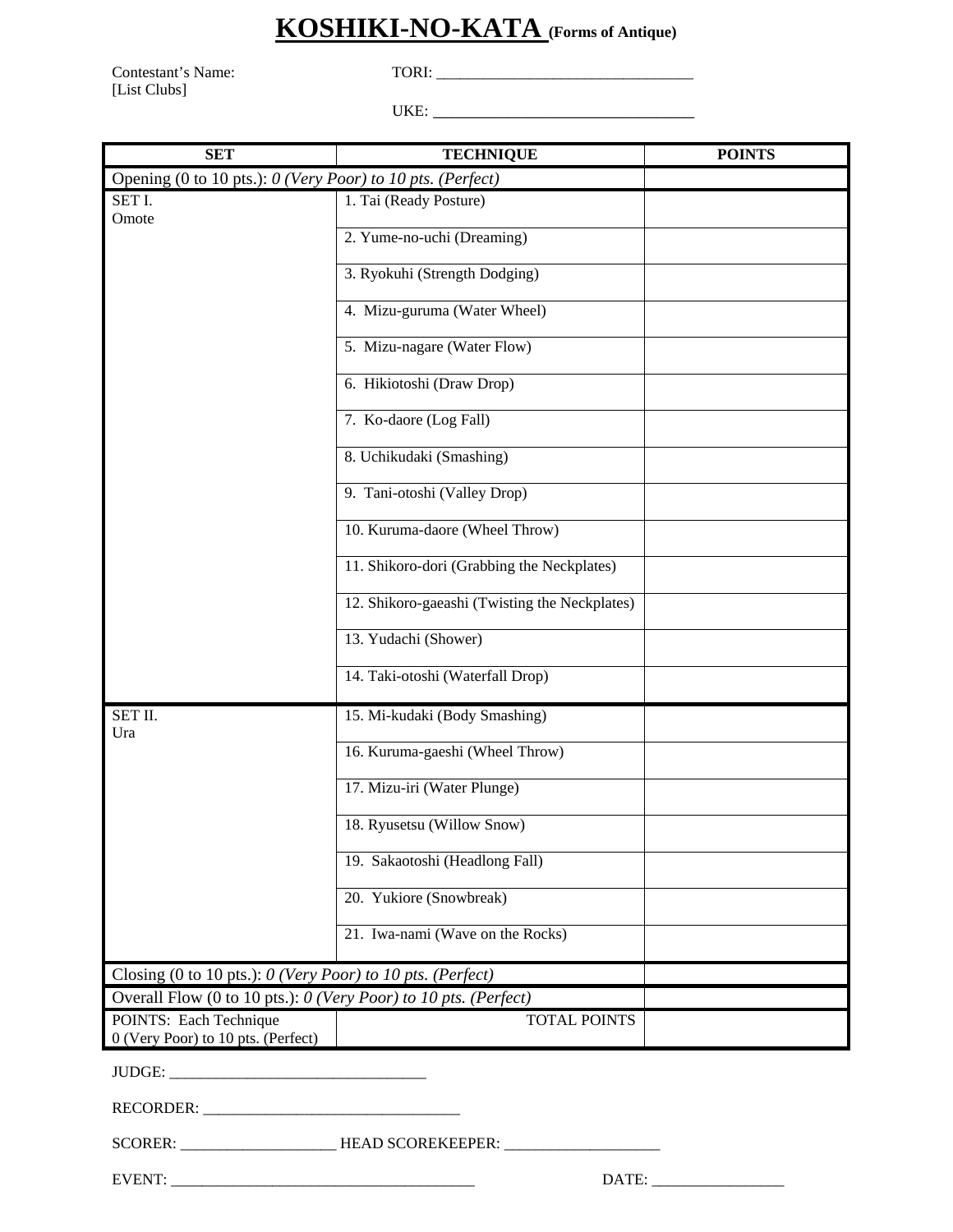## **ITSUTSU-NO-KATA (Forms of Five)**

Contestant's Name: TORI: \_\_\_\_\_\_\_\_\_\_\_\_\_\_\_\_\_\_\_\_\_\_\_\_\_\_\_\_\_\_\_\_\_ [List Clubs]

UKE: \_\_\_\_\_\_\_\_\_\_\_\_\_\_\_\_\_\_\_\_\_\_\_\_\_\_\_\_\_\_\_\_\_

|                                                                    | <b>TECHNIQUE</b>                                                                                                                               | <b>POINTS</b> |  |
|--------------------------------------------------------------------|------------------------------------------------------------------------------------------------------------------------------------------------|---------------|--|
|                                                                    | Opening (0 to 10 pts.): 0 (Very Poor) to 10 pts. (Perfect)                                                                                     |               |  |
|                                                                    | 1. Tao Kidashi (knock down)<br>[Also called Ippon Me (Form One)]<br>THE PRINCIPLE OF CONCENTRATION OF<br><b>ENERGY AND OF DIRECT ACTION</b>    |               |  |
|                                                                    | 2. Hiki Otoshi (pulling drop)<br>[Also called Nihon Me (Form Two)]<br>THE PRINCIPLE OF REACTION AND OF NON-<br><b>RESISTANCE</b>               |               |  |
|                                                                    | 3. En No Wakare (separating a circle)<br>[Also called Sanbon Me (Form Three)]<br>CYCLIC PRINCIPLE OF THE CIRCLE, OR OF THE<br><b>WHIRLWIND</b> |               |  |
|                                                                    | 4. Do To (topple over)<br>[Also called Yonhon Me (Form Four)]<br>PRINCIPLE OF ALTERNATION OF THE<br><b>PENDULUM</b>                            |               |  |
|                                                                    | 5. Ten Chi No Wakare (separation of heaven and earth)<br>[Also called Gohon Me (Form Five)]<br>PRINCIPLE OF THE VOID, OR OF INERTIA            |               |  |
| Closing (0 to 10 pts.): 0 (Very Poor) to 10 pts. (Perfect)         |                                                                                                                                                |               |  |
| Overall Flow (0 to 10 pts.): 0 (Very Poor) to 10 pts. (Perfect)    |                                                                                                                                                |               |  |
| POINTS:<br>Each Technique<br>0 (Very Poor) to<br>10 pts. (Perfect) | <b>TOTAL POINTS</b>                                                                                                                            |               |  |

JUDGE: \_\_\_\_\_\_\_\_\_\_\_\_\_\_\_\_\_\_\_\_\_\_\_\_\_\_\_\_\_\_\_\_\_

RECORDER: \_\_\_\_\_\_\_\_\_\_\_\_\_\_\_\_\_\_\_\_\_\_\_\_\_\_\_\_\_\_\_\_\_

SCORER: \_\_\_\_\_\_\_\_\_\_\_\_\_\_\_\_\_\_\_\_\_\_\_\_\_HEAD SCOREKEEPER: \_\_\_\_\_\_\_\_\_\_\_\_\_\_\_\_\_\_\_\_\_\_\_\_\_\_\_\_\_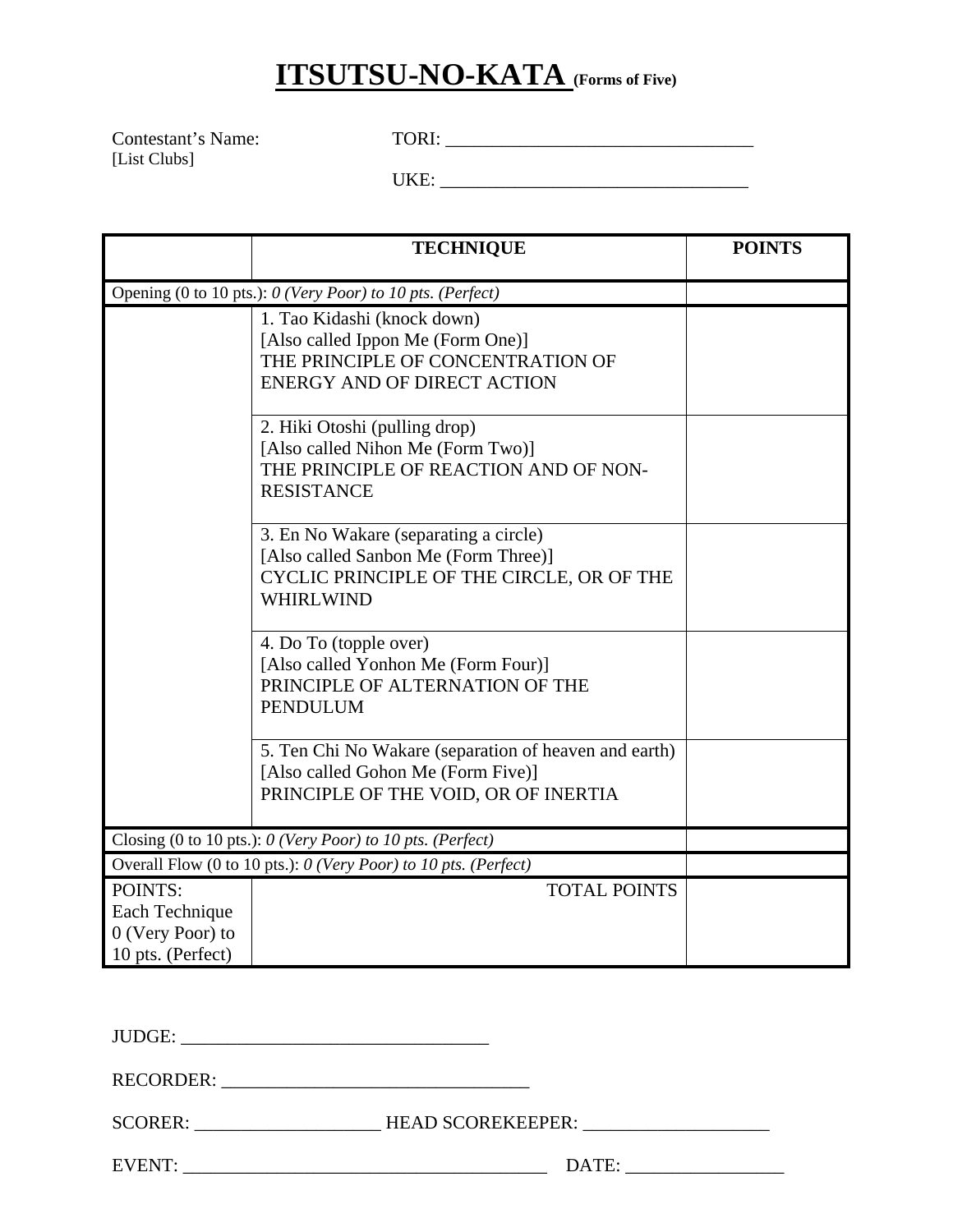#### **RENRAKU-NO-KATA (Forms of Combinations)**

Contestant's Name: TORI: \_\_\_\_\_\_\_\_\_\_\_\_\_\_\_\_\_\_\_\_\_\_\_\_\_\_\_\_\_\_\_\_\_ [List Clubs]

UKE: \_\_\_\_\_\_\_\_\_\_\_\_\_\_\_\_\_\_\_\_\_\_\_\_\_\_\_\_\_\_\_\_\_

| <b>SET</b>                                                      | <b>TECHNIQUE</b>                                                |                     | <b>POINTS</b> |
|-----------------------------------------------------------------|-----------------------------------------------------------------|---------------------|---------------|
| Opening (0 to 10 pts.): 0 (Very Poor) to 10 pts. (Perfect)      |                                                                 |                     |               |
| SET I.                                                          | 1. Uki-Otoshi,                                                  | Tani Otoshi         |               |
|                                                                 | 2. Seoi-Nage,                                                   | O Soto Gari         |               |
|                                                                 | 3. Kata-Guruma,                                                 | Tani Otoshi         |               |
| SET II.                                                         | 4. Uki-Goshi,                                                   | O Guruma            |               |
|                                                                 | 5. Harai-Goshi,                                                 | O Uchi Gari         |               |
|                                                                 | 6. Tsuri-Komi-Goshi,                                            | Ko Soto Gake        |               |
| SET III.                                                        | 7. Okuri-Ashi-Harai,                                            | Tai Otoshi          |               |
|                                                                 | 8. Sasae-Tsuri-Komi-Ashi,                                       | O Uchi Gari         |               |
|                                                                 | 9. Uchimata,                                                    | <b>Tomoe Nage</b>   |               |
| SET IV.                                                         | 10. Tomoe-Nage,                                                 | Uchi Mata           |               |
|                                                                 | 11. Ura-Nage,                                                   | Yoko Guruma         |               |
|                                                                 | 12. Sumi-Gaeshi,                                                | O Soto Otoshi       |               |
| SET V.                                                          | 13. Yoko-Gake,                                                  | Yoko Wakare         |               |
|                                                                 | 14. Yoko-Guruma,                                                | Ko Uchi Makikomi    |               |
|                                                                 | 15. Uki Waza,                                                   | Tani Otoshi         |               |
| Closing (0 to 10 pts.): 0 (Very Poor) to 10 pts. (Perfect)      |                                                                 |                     |               |
|                                                                 | Overall Flow (0 to 10 pts.): 0 (Very Poor) to 10 pts. (Perfect) |                     |               |
| POINTS: Each Technique<br>0 (Very Poor) to 10 pts.<br>(Perfect) |                                                                 | <b>TOTAL POINTS</b> |               |

JUDGE: \_\_\_\_\_\_\_\_\_\_\_\_\_\_\_\_\_\_\_\_\_\_\_\_\_\_\_\_\_\_\_\_\_

RECORDER: \_\_\_\_\_\_\_\_\_\_\_\_\_\_\_\_\_\_\_\_\_\_\_\_\_\_\_\_\_\_\_\_\_

SCORER: \_\_\_\_\_\_\_\_\_\_\_\_\_\_\_\_\_\_\_\_\_\_\_\_\_HEAD SCOREKEEPER: \_\_\_\_\_\_\_\_\_\_\_\_\_\_\_\_\_\_\_\_\_\_\_\_\_\_\_\_\_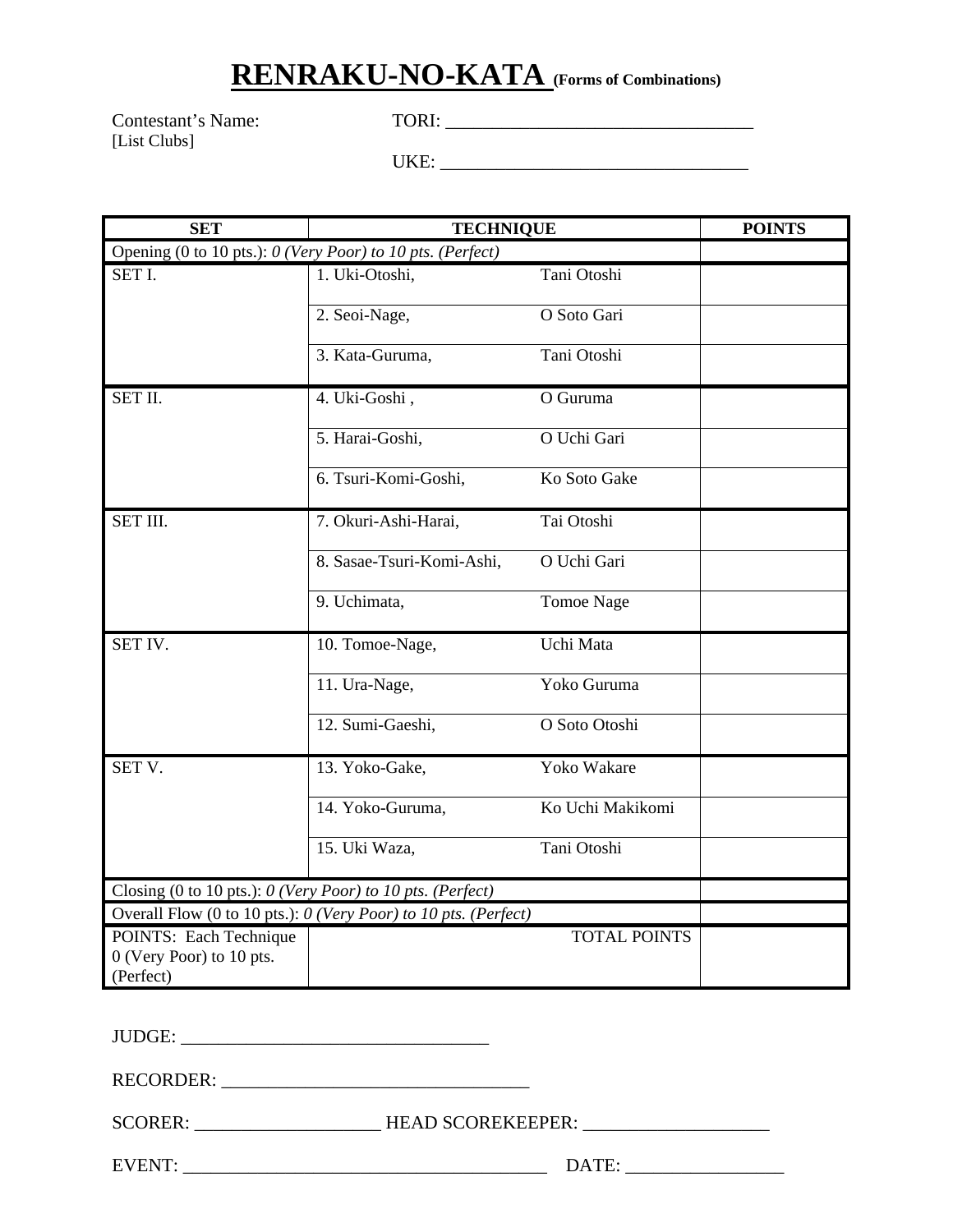## **GONOSEN-NO-KATA (Forms of Counters)**

Contestant's Name: TORI: [List Clubs]

UKE: \_\_\_\_\_\_\_\_\_\_\_\_\_\_\_\_\_\_\_\_\_\_\_\_\_\_\_\_\_\_\_\_\_

| <b>SET</b>                                                        |                   | <b>TECHNIQUE</b>      | <b>POINTS</b> |
|-------------------------------------------------------------------|-------------------|-----------------------|---------------|
| Opening (0 to 10 pts.): 0 (Very Poor) to 10 pts. (Perfect)        |                   |                       |               |
| SET I.<br>Leg Techniques and                                      | 1. O Soto Gari,   | O Soto Gari           |               |
| Counters                                                          | 2. Hiza Guruma,   | Hiza Guruma           |               |
|                                                                   | 3. O Uchi Gari,   | Okuri Ashi Harai      |               |
|                                                                   | 4. De Ashi Harai, | De Ashi Harai         |               |
|                                                                   | 5. Ko Soto Gari,  | Tai Otoshi            |               |
|                                                                   | 6. Ko Uchi Gari,  | Sasae Tsuri Komi Ashi |               |
| SET II.<br>Hip Techniques and                                     | 7. Kubi Nage,     | <b>Ushiro Goshi</b>   |               |
| Counters                                                          | 8. Koshi Guruma,  | Uki Goshi             |               |
|                                                                   | 9. Hane Goshi,    | Sasae Tsuri Komi Ashi |               |
|                                                                   | 10. Harai Goshi,  | Utsuri Goshi          |               |
|                                                                   | 11. Uchi Mata,    | Te Guruma             |               |
|                                                                   | 12. Seoi Nage,    | Sumi Gaeshi           |               |
| Closing (0 to 10 pts.): 0 (Very Poor) to 10 pts. (Perfect)        |                   |                       |               |
| Overall Flow (0 to 10 pts.): $0$ (Very Poor) to 10 pts. (Perfect) |                   |                       |               |
| POINTS: Each Technique<br>0 (Very Poor) to 10 pts.<br>(Perfect)   |                   | <b>TOTAL POINTS</b>   |               |

JUDGE: \_\_\_\_\_\_\_\_\_\_\_\_\_\_\_\_\_\_\_\_\_\_\_\_\_\_\_\_\_\_\_\_\_

RECORDER: \_\_\_\_\_\_\_\_\_\_\_\_\_\_\_\_\_\_\_\_\_\_\_\_\_\_\_\_\_\_\_\_\_

SCORER: \_\_\_\_\_\_\_\_\_\_\_\_\_\_\_\_\_\_\_\_\_\_\_\_\_HEAD SCOREKEEPER: \_\_\_\_\_\_\_\_\_\_\_\_\_\_\_\_\_\_\_\_\_\_\_\_\_\_\_\_\_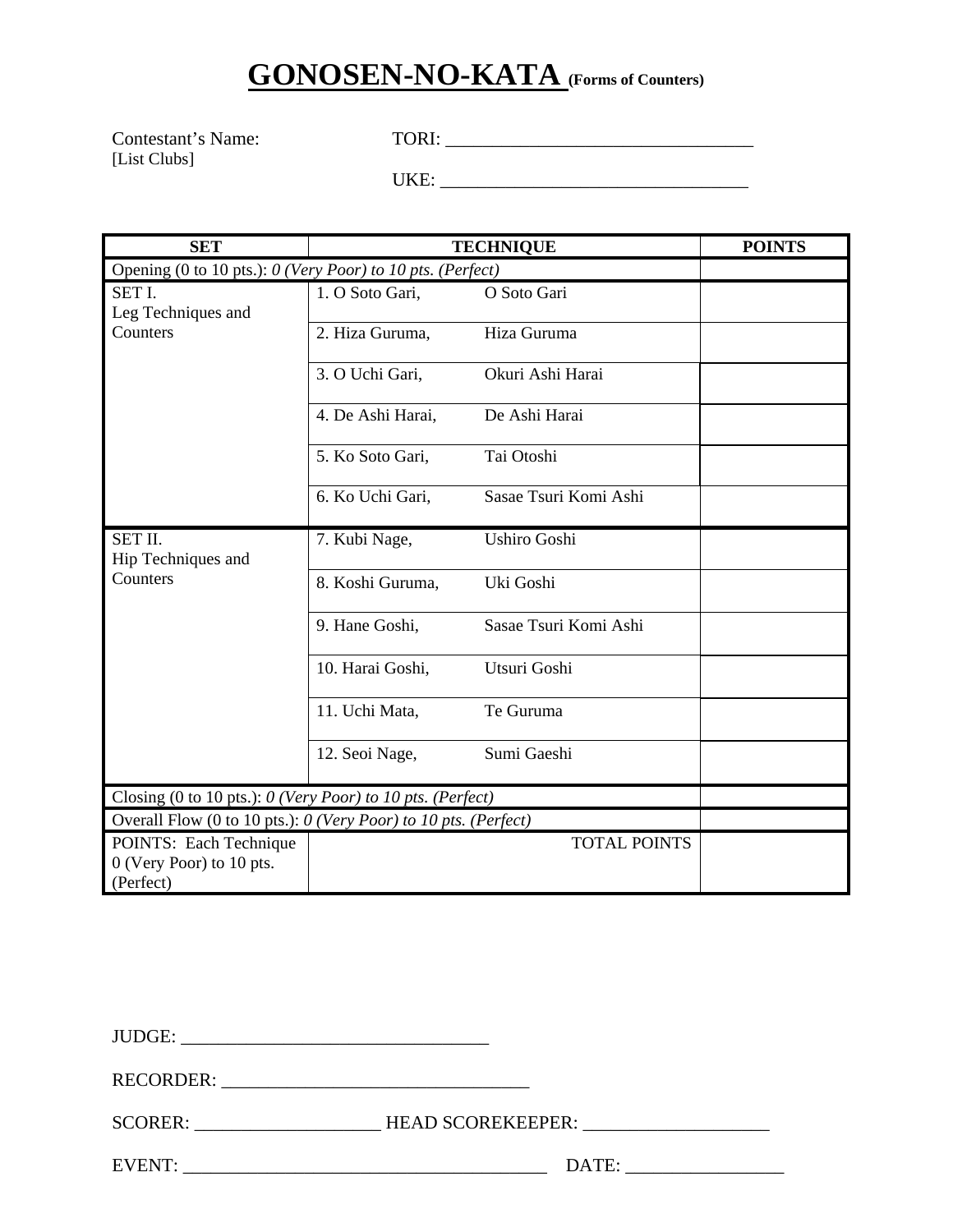#### **NAGE-URA-NO-KATA (Forms of Counters)**

Contestant's Name: TORI: \_\_\_\_\_\_\_\_\_\_\_\_\_\_\_\_\_\_\_\_\_\_\_\_\_\_\_\_\_\_\_\_\_ [List Clubs]

UKE: \_\_\_\_\_\_\_\_\_\_\_\_\_\_\_\_\_\_\_\_\_\_\_\_\_\_\_\_\_\_\_\_\_

| <b>SET</b>                                                 | <b>TECHNIQUE</b>                                                |                     | <b>POINTS</b> |  |
|------------------------------------------------------------|-----------------------------------------------------------------|---------------------|---------------|--|
| Opening (0 to 10 pts.): 0 (Very Poor) to 10 pts. (Perfect) |                                                                 |                     |               |  |
| SET I.<br>Te Waza                                          | 1. Uki Otoshi,                                                  | Tai Otoshi          |               |  |
|                                                            | 2. Seoi Nage,                                                   | Yoko Guruma         |               |  |
|                                                            | 3. Kata Guruma,                                                 | Sumi Gaeshi         |               |  |
|                                                            | 4. Tai Otoshi,                                                  | Ko Tsuri Goshi      |               |  |
|                                                            | 5. Obi Otoshi,                                                  | O Guruma            |               |  |
| SET II.<br>Ashi Waza                                       | 6. Okuri Ashi Harai,                                            | Tsubami Gaeshi      |               |  |
|                                                            | 7. Ko Uchi Gari,                                                | Hiza Guruma         |               |  |
|                                                            | 8. O Uchi Gari,                                                 | <b>Tomoe Nage</b>   |               |  |
|                                                            | 9. Sasae Tsuri Komi Ashi,                                       | Sumi Otoshi         |               |  |
|                                                            | 10. Uchi Mata,                                                  | Tai Otoshi          |               |  |
| SET III.<br>Koshi Waza                                     | 11. Hane Goshi,                                                 | Kari Gaeshi         |               |  |
|                                                            | 12. Harai Goshi,                                                | Ushiro Goshi        |               |  |
|                                                            | 13. Hane Goshi,                                                 | Utsuri Goshi        |               |  |
|                                                            | 14. Uki Goshi,                                                  | Yoko Wakare         |               |  |
|                                                            | 15. O Goshi,                                                    | Seoi Nage           |               |  |
|                                                            | Closing (0 to 10 pts.): 0 (Very Poor) to 10 pts. (Perfect)      |                     |               |  |
|                                                            | Overall Flow (0 to 10 pts.): 0 (Very Poor) to 10 pts. (Perfect) |                     |               |  |
| POINTS: Each                                               |                                                                 | <b>TOTAL POINTS</b> |               |  |
| Technique                                                  |                                                                 |                     |               |  |
| 0 (Very Poor) to 10 pts.                                   |                                                                 |                     |               |  |
| (Perfect)                                                  |                                                                 |                     |               |  |

JUDGE: \_\_\_\_\_\_\_\_\_\_\_\_\_\_\_\_\_\_\_\_\_\_\_\_\_\_\_\_\_\_\_\_\_

RECORDER: \_\_\_\_\_\_\_\_\_\_\_\_\_\_\_\_\_\_\_\_\_\_\_\_\_\_\_\_\_\_\_\_\_

SCORER: \_\_\_\_\_\_\_\_\_\_\_\_\_\_\_\_\_\_\_\_\_\_\_\_\_HEAD SCOREKEEPER: \_\_\_\_\_\_\_\_\_\_\_\_\_\_\_\_\_\_\_\_\_\_\_\_\_\_\_\_\_